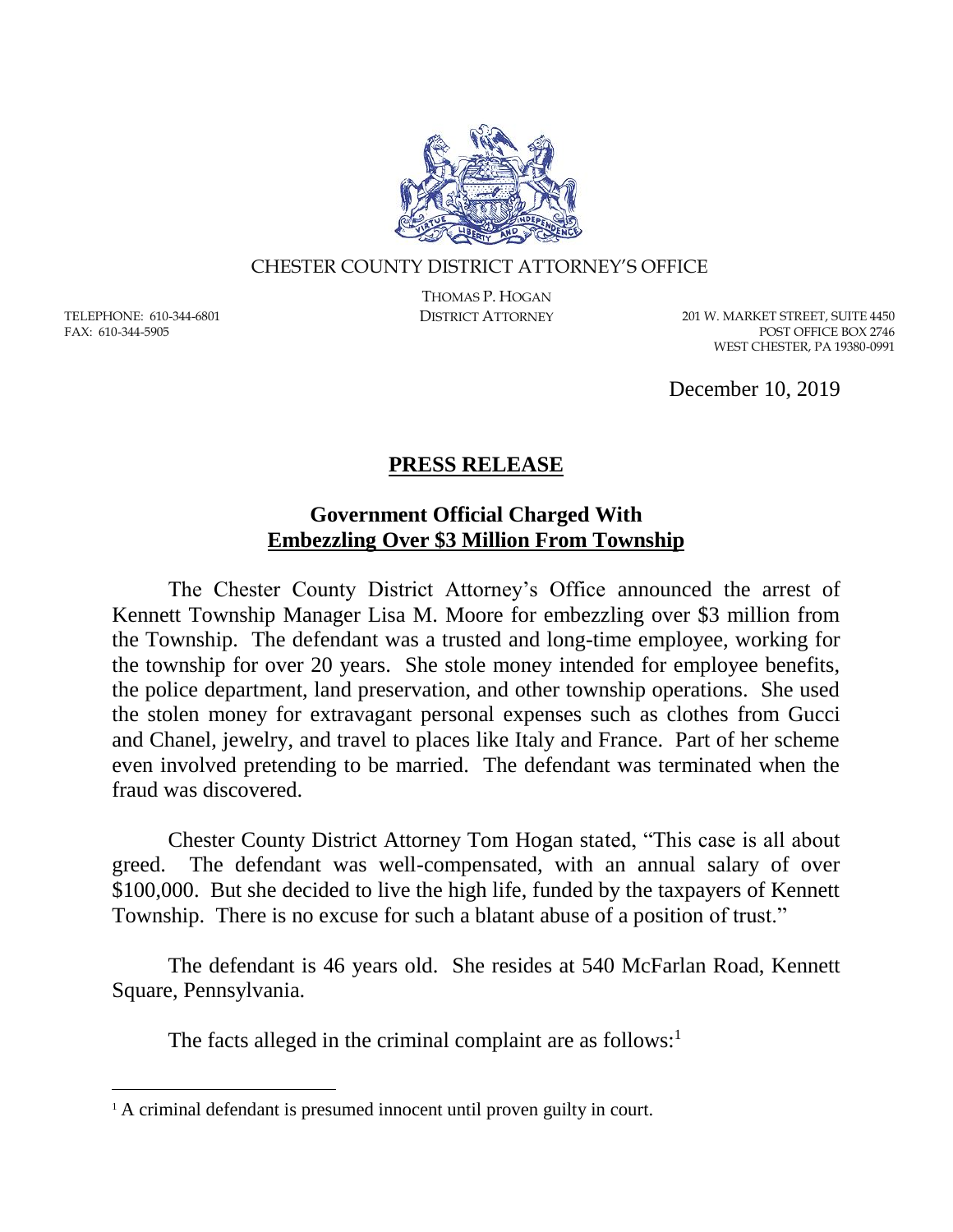The defendant was hired in 1997 by Kennett Township, Chester County, Pennsylvania. By 2010, she had been promoted to the position of Township Manager. As Township Manager, the defendant had oversight and access to virtually all of the township's financial operations.

A Township Manager has a significant amount of authority and discretion. The Township Manager runs most of the day-to-day operations of any township. Township Supervisors are elected officials who oversee the work of the Township Manager and overall operations of the township, generally during two public meetings per month.

In April of 2019, the Kennett Township Police Department received a report from the Capital One Fraud Department related to money transfers by the defendant. After an initial review, the investigation was turned over to the Chester County Detectives, the investigative arm of the Chester County District Attorney's Office. When the Chester County Detectives began their investigation, the defendant was on vacation in France.

The investigation in this case revealed that the defendant engaged in a longrunning, multi-pronged scheme to steal money from the township. Some of the highlights of her activities are listed below.

The defendant engaged in some very simple schemes to steal money. For instance, she sometimes had money paid directly to herself, but never recorded the disbursements in the township's records. On other occasions, she would have the money paid to herself, but would record the payments as being made to known and normal vendors of the township.

Like many white collar criminals, the defendant's theft accelerated over time. In 2012, she merely stole \$141,000 from the township. By 2018, her last full year of employment, she stole \$410,000.

The defendant had an annual salary of approximately \$120,000 - \$130,000 while working for Kennett Township. However, she unilaterally managed to raise her salary regularly to over \$200,000 by claiming that she worked over 3,000 hours per year. For instance, in 2017, she booked herself as working 3,612 hours, which equates to working roughly 10 hours per day for every single day of a 365 day year. The defendant then awarded herself a salary of \$295,000 for these faked work hours.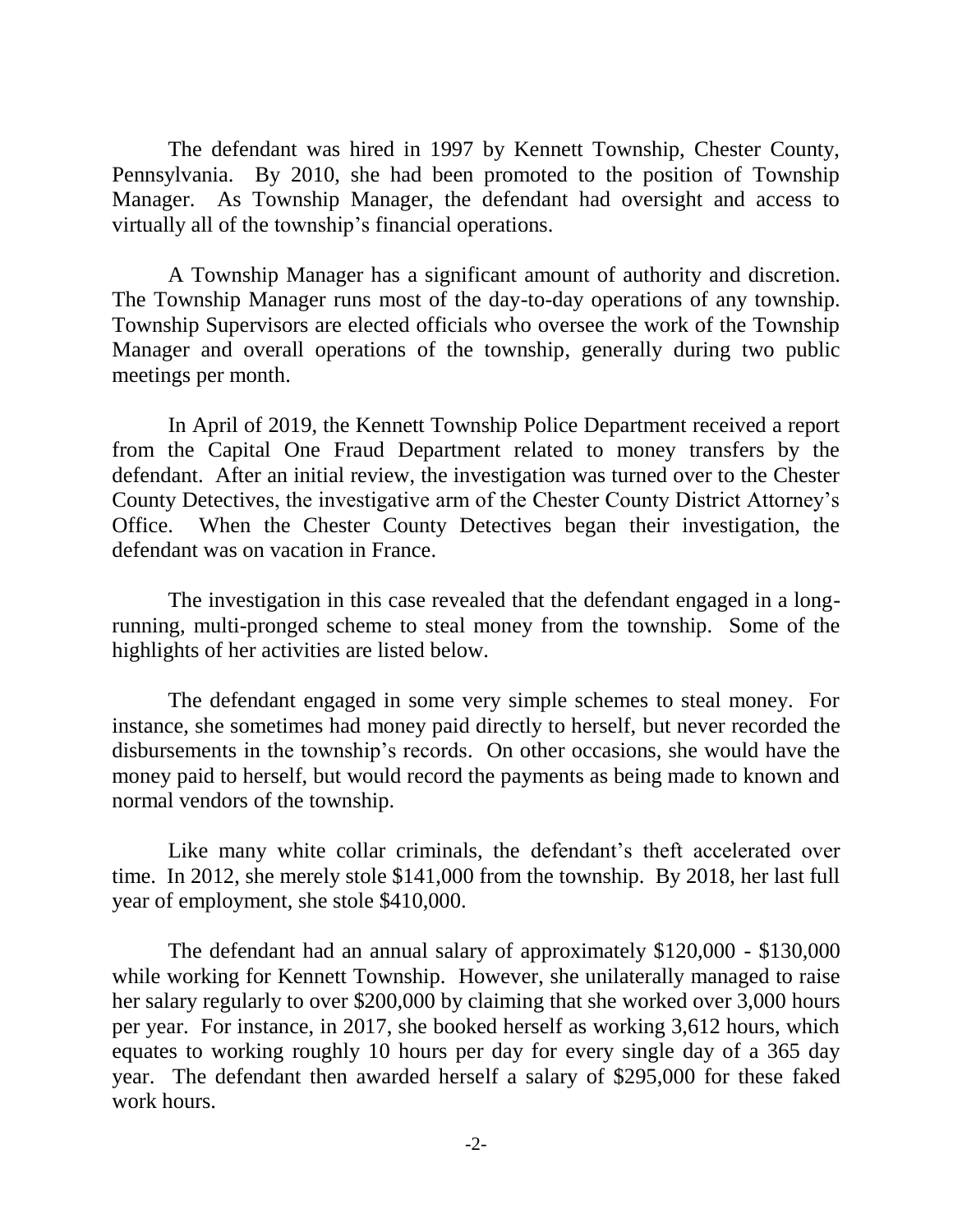The township required two signatures for certain checks: the Township Manager and a Township Supervisor. The defendant solved this problem by using a stamp with the signature of one of the Township Supervisors. When she needed checks paid to herself or her credit card accounts, she would simply write the check, sign the check herself, then use the stamp to forge the signature of the Supervisor.

The defendant also had a township credit card issued in her name. She used that credit card to rack up unauthorized purchases of approximately \$696,000.

The defendant sometimes engaged in the equivalent of money laundering. She would transfer money from one Township account to another Township account, giving the appearance of a normal transaction. However, she then would make another transfer, secretly moving the money from the second Township account to one of her own accounts.

The defendant even created a phony marriage to defraud the township. An employee's spouse was eligible for medical benefits under township policy. The defendant pretended to be married to Brian Gore, resulting in the township paying over \$50,000 in benefits for Gore, all of it taxpayer money.

The defendant also manipulated the township's retirement savings plan to steal money. A savings plan was created through E\*Trade. Between 2014 and 2019, the defendant was entitled to \$33,000 in payments for retirement savings. Instead, she directed over \$945,000 to her E\*Trade account. For instance, in 2018, she was entitled to a payment of \$5,000 from the township to this savings account. However, the defendant awarded herself over \$353,000 in payments, costing the Kennett taxpayers over \$347,000 in lost funds just for 2018.

The defendant also took steps to conceal her fraudulent activities. As an example, investigators discovered a document purportedly from the township's auditor dated December 31, 2012, stating that the defendant was owed 10,025 hours of sick/vacation time and 3,052 hours of comp time. However, a review of the defendant's computer revealed that she had created that document on April 5, 2019, after the initial fraud report from Capital One. In fact, the defendant created two separate such fraudulent documents on April 5, 2019, simply varying the amount of owed sick/vacation time and comp time, in an attempt to cover up her theft. The auditors confirmed that they had issued no such document. The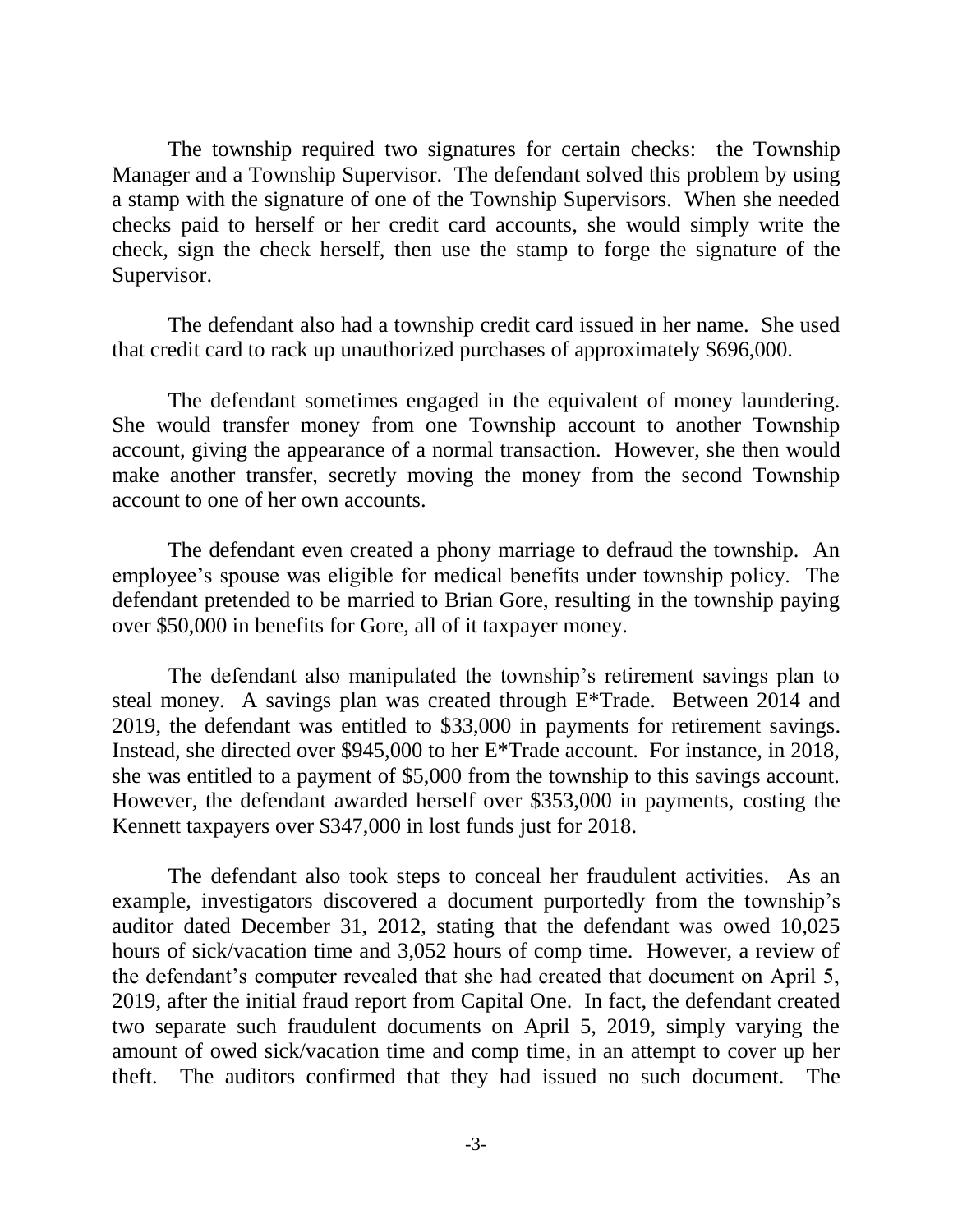defendant similarly manipulated other documents in an attempt to conceal her fraudulent activities.

The money that the defendant was stealing was taxpayer funds. The money was intended for use for employee benefits, preservation of land, police activities, and other normal aspects of the township's day-to-day operations.

The defendant spent the stolen money in a variety of ways. She used it to travel to Las Vegas, Italy, and France. She was travelling in France when the fraud was discovered. She spent money at clothing boutiques, such as Michael Kors, Gucci, and Chanel. She bought expensive jewelry. She spent Township money on friends and family members.

A summary of the defendant's thefts are described in the chart below:

| Schedule of Losses Sustained by Kennett Township due to Moore's Fraudulent Acts |                                |                                                      |                                                                                         |                                                                                        |                                               |              |
|---------------------------------------------------------------------------------|--------------------------------|------------------------------------------------------|-----------------------------------------------------------------------------------------|----------------------------------------------------------------------------------------|-----------------------------------------------|--------------|
| Year                                                                            | <b>Unauthorized</b><br>Payroll | <b>Payments to</b><br>Personal<br><b>Credit Card</b> | <b>Unauthorized</b><br><b>Payments to</b><br>E*Trade less<br>Retirement<br>contribution | Personal<br>Use of<br><b>KENNETT</b><br><b>TOWNSHIP</b><br><b>Credit Card</b><br>(Est) | Other<br>Unauthorized<br><b>Disbursements</b> | <b>Total</b> |
| 2013                                                                            | \$15,243                       |                                                      |                                                                                         |                                                                                        |                                               | \$15,243     |
| 2014                                                                            | \$24,295                       |                                                      | \$5,508                                                                                 | \$126                                                                                  | \$6,508                                       | \$36,437     |
| 2015                                                                            | \$34,892                       |                                                      | \$17,812                                                                                | \$628                                                                                  | \$8,812                                       | \$62,144     |
| 2016                                                                            | \$211,235                      | \$34,260                                             | \$124,257                                                                               | \$24,090                                                                               | \$91,860                                      | \$485,702    |
| 2017                                                                            | \$354,500                      | \$205,167                                            | \$321,567                                                                               | \$88,985                                                                               | \$131,427                                     | \$1,101,646  |
| 2018                                                                            | \$353,868                      | \$241,184                                            | \$347,443                                                                               | \$89,533                                                                               | \$133,739                                     | \$1,165,767  |
| 2019                                                                            | \$173,488                      | \$67,086                                             | \$95,950                                                                                | \$10,670                                                                               | \$35,320                                      | \$382,514    |
| <b>Totals</b>                                                                   | \$1,167,521                    | \$547,697                                            | \$912,537                                                                               | \$214,032                                                                              | \$407,666                                     | \$3,249,453  |

All told, the defendant stole \$3,249,453 from Kennett Township over a sixyear span. She has been charged with felony theft, forgery, computer crimes, and related offenses.

When the fraud was discovered, the Township immediately terminated the defendant. The Township also retained the accounting firm Marcum, LLP to assist the Chester County Detectives in the investigation. Ricardo Zayas of Marcum, a former IRS investigator who had previously worked with District Attorney Hogan on large fraud cases, was instrumental in discovering the extent of the defendant's complex fraud schemes.